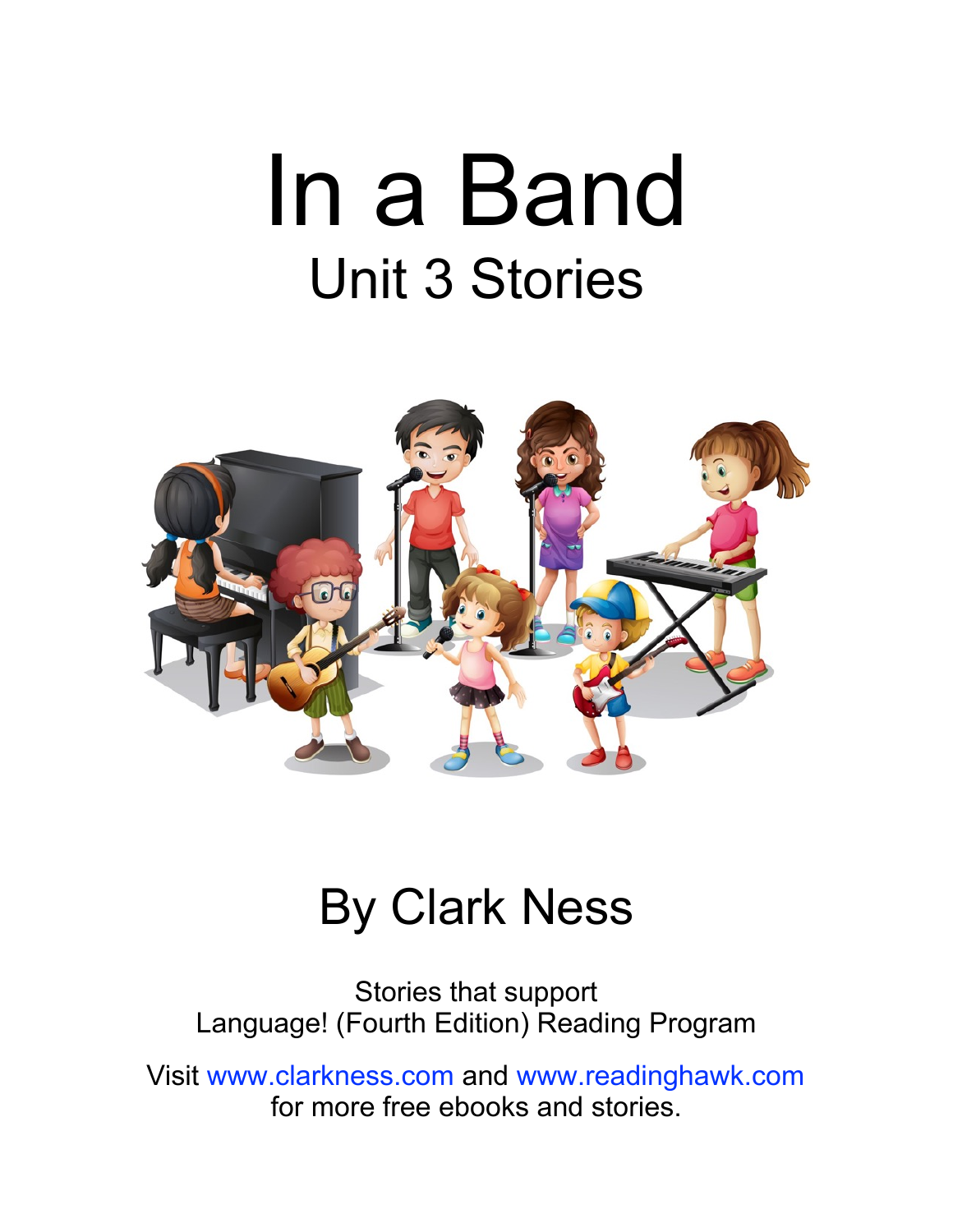### In a Band



### "I am in this band," said Grant.

## "I am glad that I am in this band," said Grant. "It is a blast," said Grant.

Story Level - Unit 1 24 words in text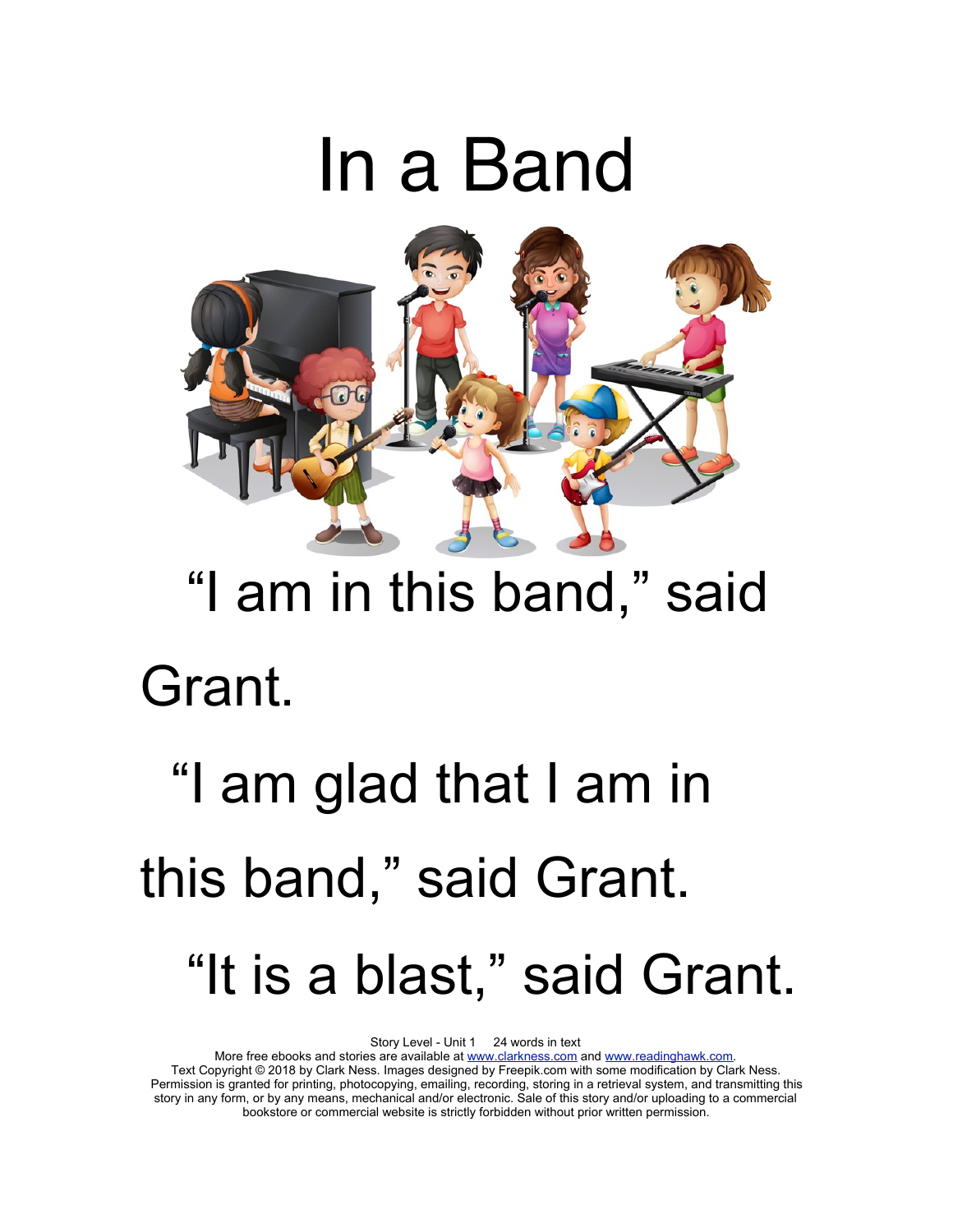

#### This is a rat.

### It is a big rat. It is a bad rat.

### This rat is a bandit.

### It is a big bad rat.

Story Level - Unit 3 25 words in text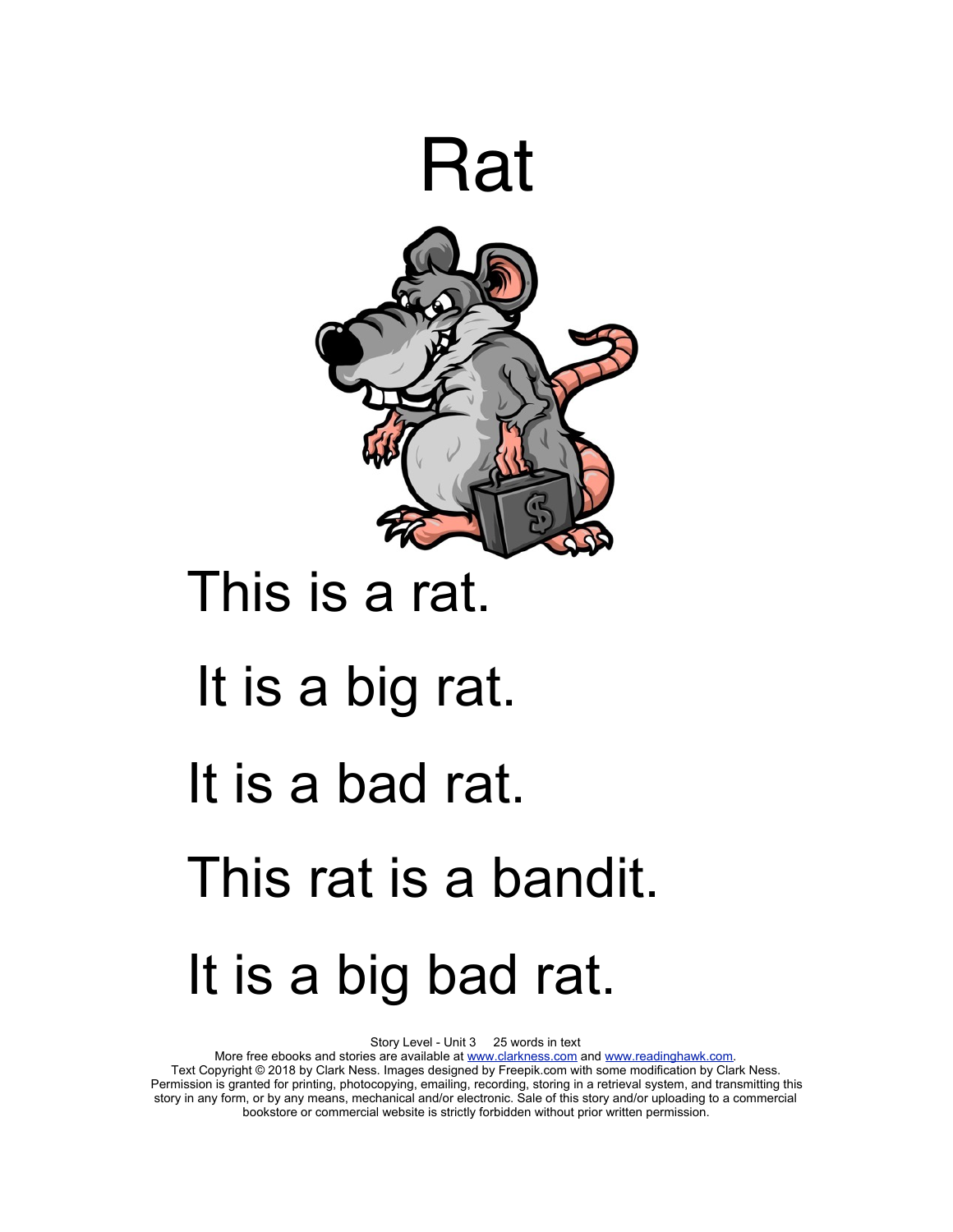



#### The cat sat.

#### This cat can add.

### "I am a cat," said the cat. "I can add. Can you add?" said the cat.

Story Level - Unit 3 23 words in text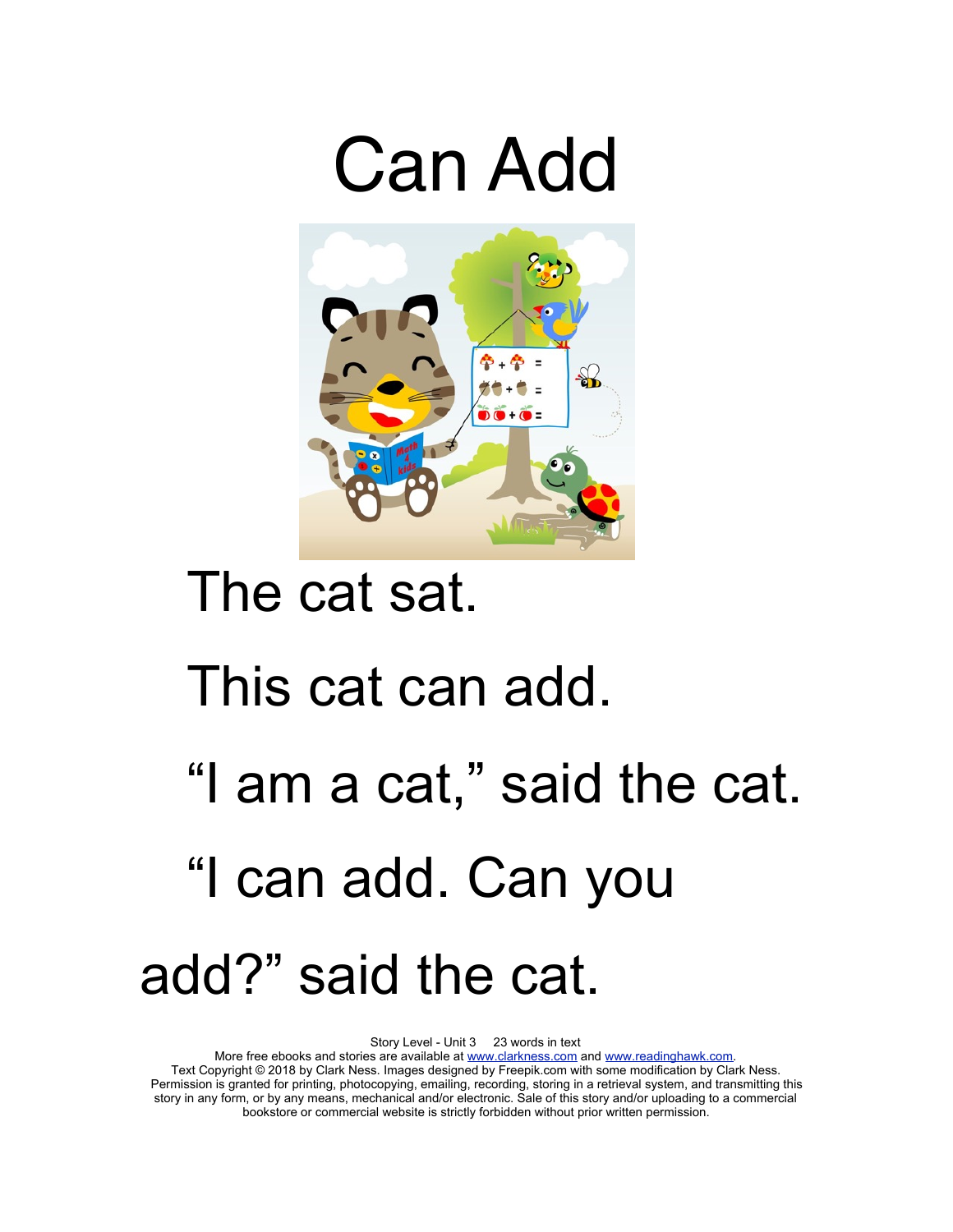



#### This is Van. Van is a

#### man.

## "This is a dam. It is big," said Van. "It is a big dam."

Story Level - Unit 3 21 words in text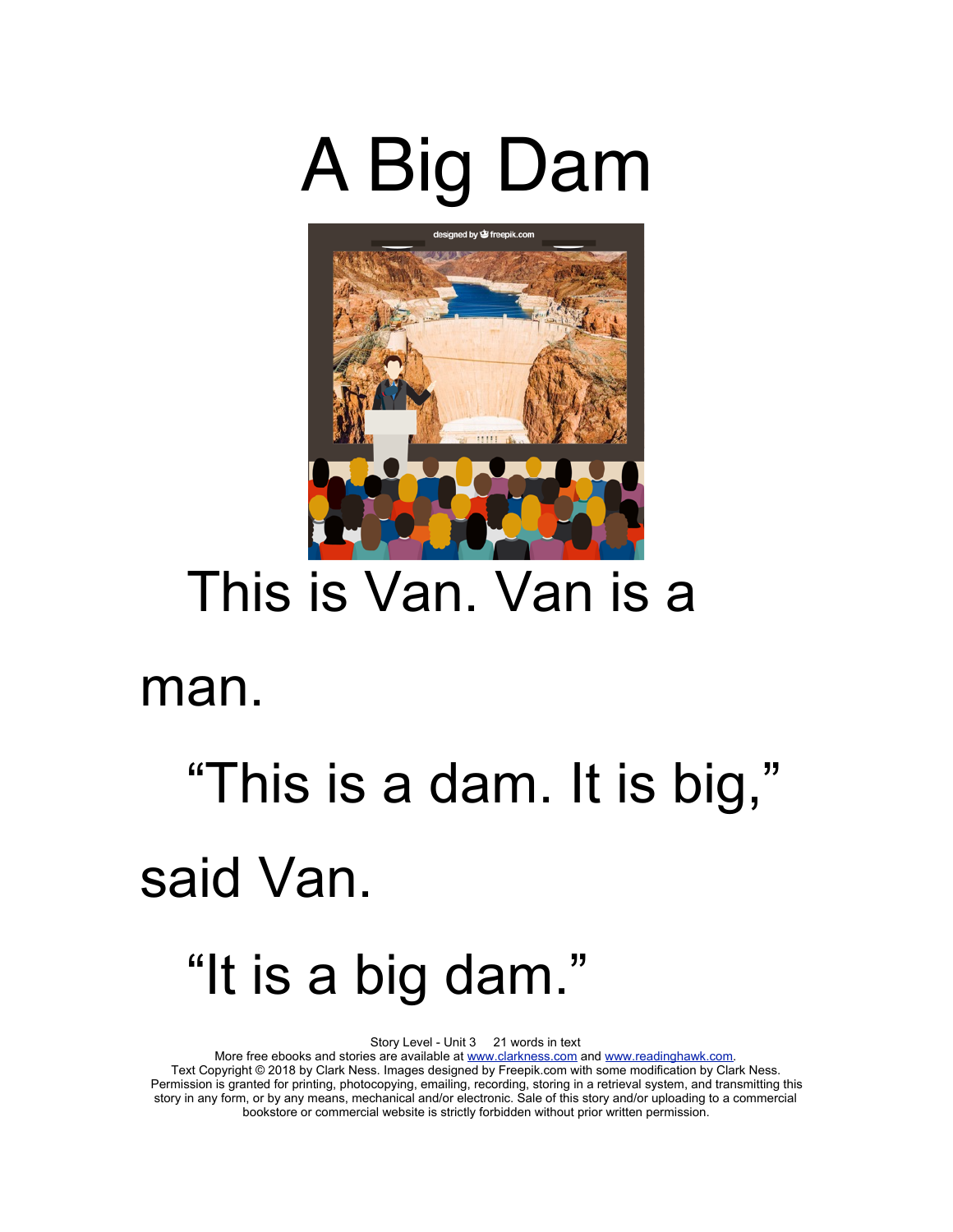

Story Level - Unit 3 22 words in text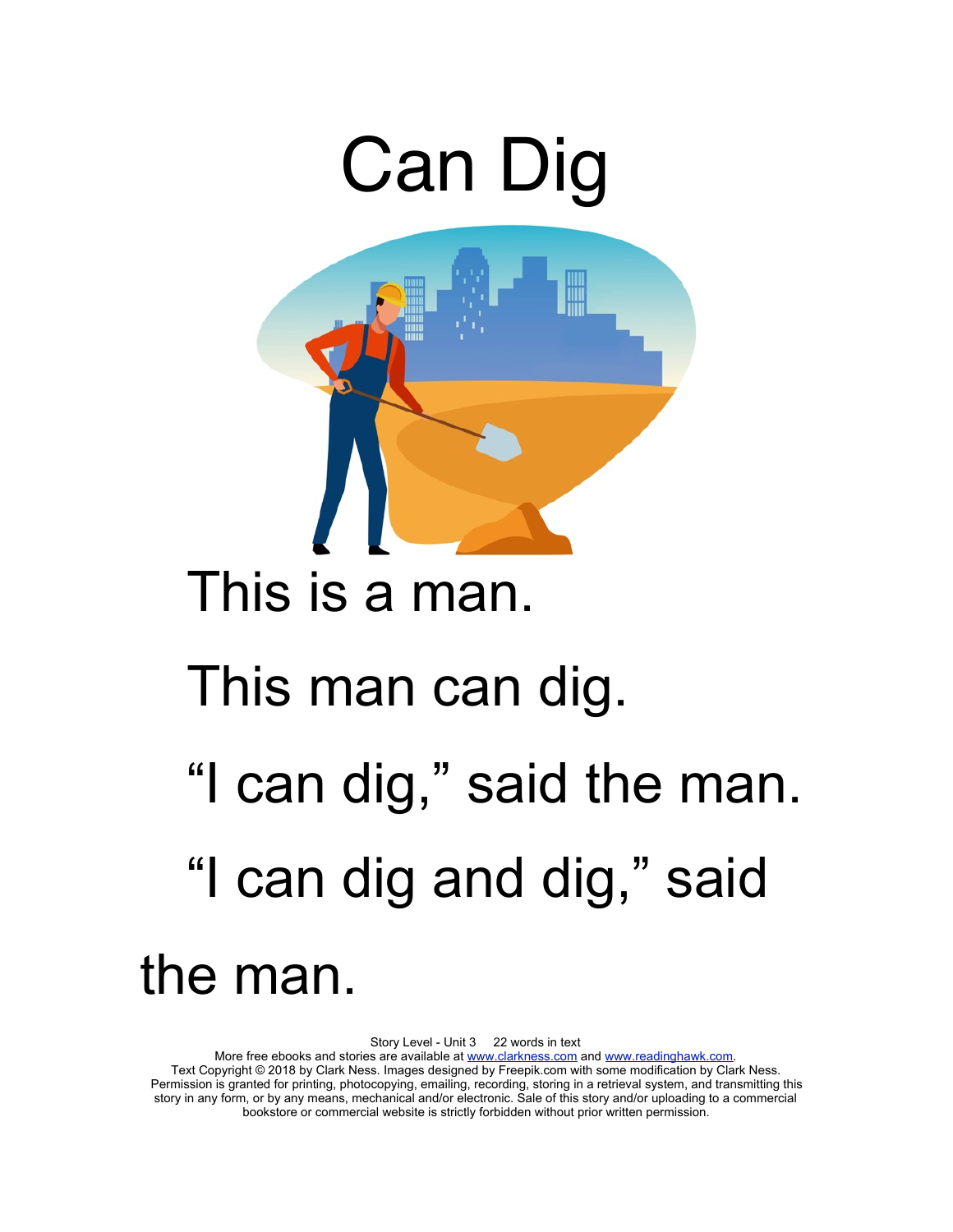

## "I am a rabbit," said Pal. "Dad has a van," said Pal. "It is a blast in the van," said Pal.

Story Level - Unit 3 21 words in text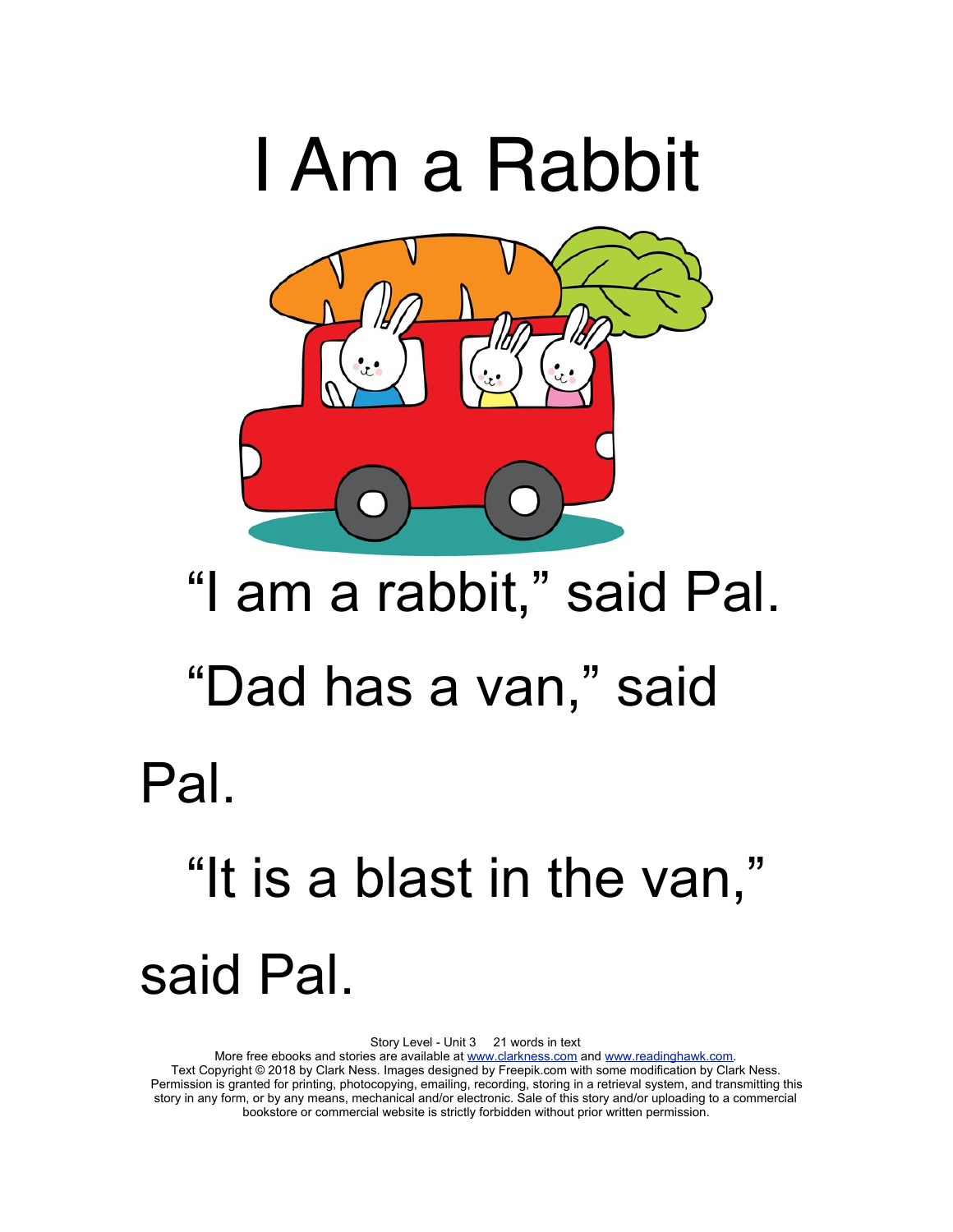## Mantis Has a Van



#### This is Mantis.

#### Mantis has a van.

### "I am Mantis. I have a

#### van," said Mantis.

#### "I am glad I have a van."

Story Level - Unit 3 23 words in text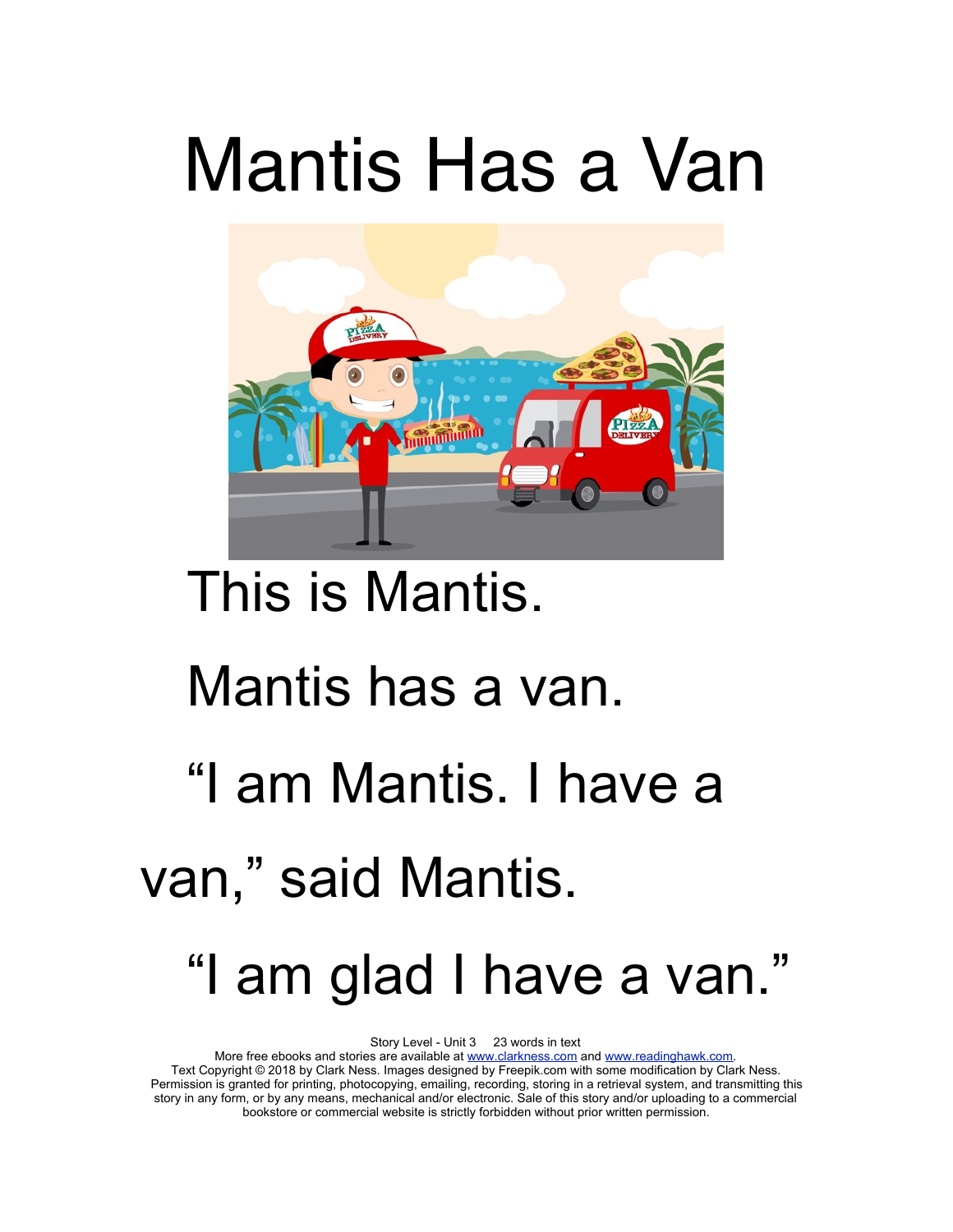

# This is Flint. Flint has a bag. It is a big bag. Flint has to drag that big bag. Can Flint drag that big bag?

Story Level - Unit 3 25 words in text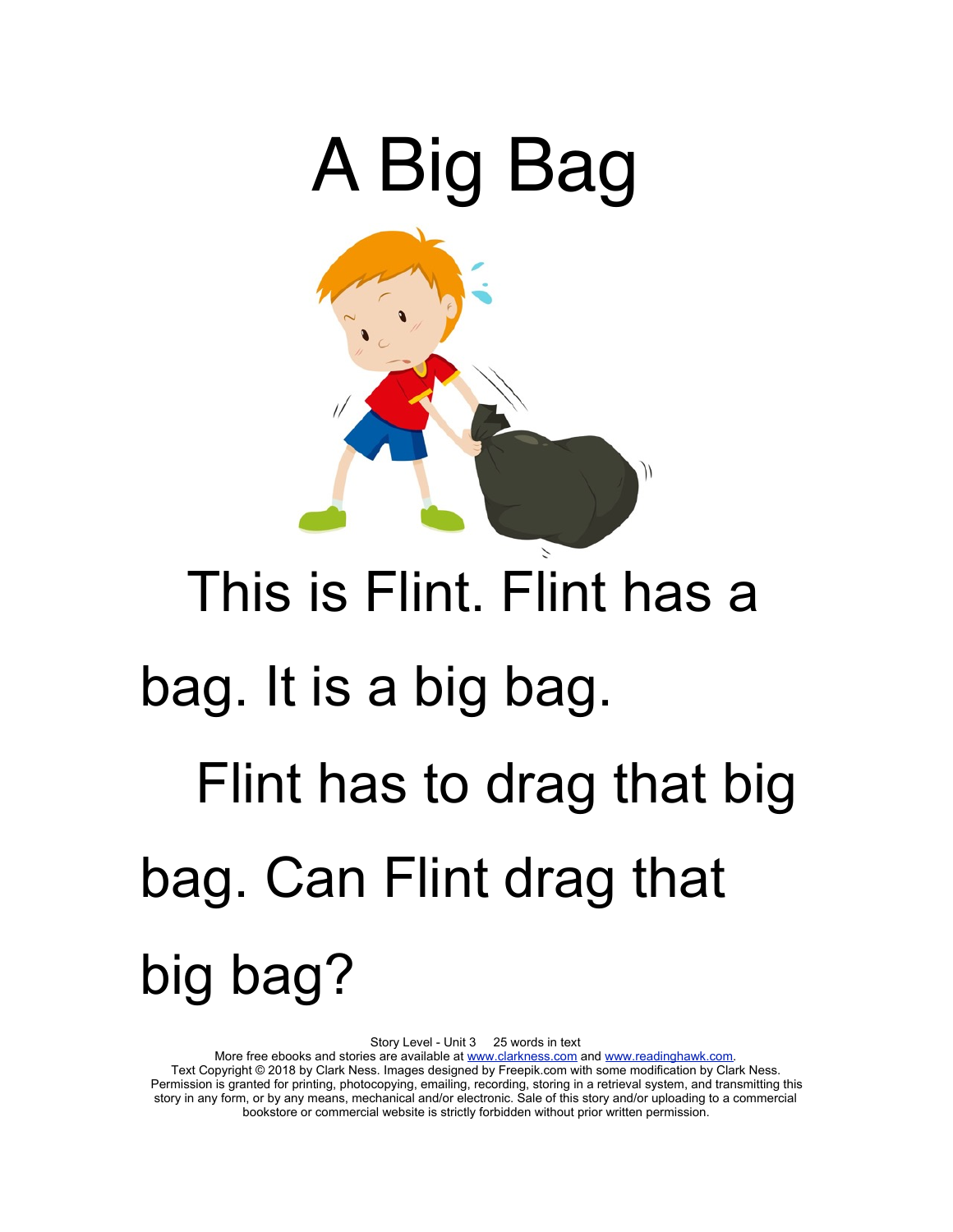### Picnic



### This is Flint, Van, Cat, and Grant.

## They can have a picnic. "It is a blast to have a picnic," said Grant.

Story Level - Unit 3 22 words in text